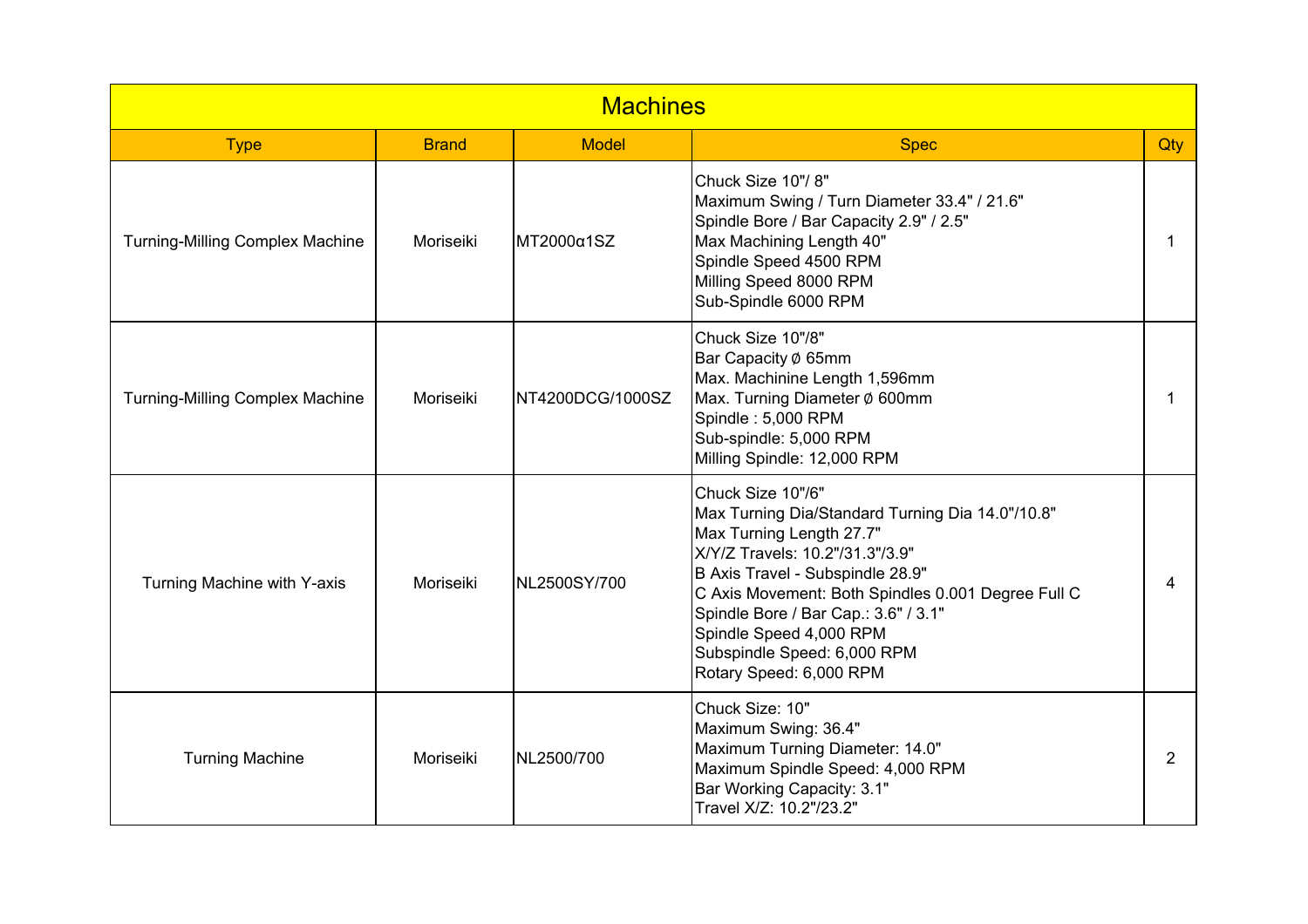| <b>Machines</b>        |                 |                |                                                                                                                                                |                |  |
|------------------------|-----------------|----------------|------------------------------------------------------------------------------------------------------------------------------------------------|----------------|--|
| <b>Type</b>            | <b>Brand</b>    | <b>Model</b>   | <b>Spec</b>                                                                                                                                    | Qty            |  |
| <b>Turning Machine</b> | <b>Takizawa</b> | <b>NEX-108</b> | Chuck Size: 8"<br>Maximum Turning Diameter: 320mm<br>Maximum Spindle Speed: 4,000 RPM<br>Bar Working Capacity: 52mm<br>Travel X/Z: 180mm/350mm | $\overline{2}$ |  |
| <b>Turning Machine</b> | Liouy Hsing     | CNC-20L        | Chuck Size: 8"<br>Maximum Turning Diameter: 330mm<br>Maximum Spindle Speed: 3,500 RPM<br>Bar Working Capacity: 52mm<br>Travel X/Z: 165mm/540mm | 2              |  |
| <b>Turning Machine</b> | Liouy Hsing     | CNC-200LN      | Chuck Size: 8"<br>Maximum Turning Diameter: 388mm<br>Maximum Spindle Speed: 4,500 RPM<br>Bar Working Capacity: 65mm<br>Travel X/Z: 228mm/628mm | 2              |  |
| <b>Turning Machine</b> | <b>Takizawa</b> | TC-2           | Chuck Size: 8"<br>Maximum Turning Diameter: 388mm<br>Maximum Spindle Speed: 3,000 RPM<br>Bar Working Capacity: 50mm<br>Travel X/Z: 228mm/628mm | 5              |  |
| <b>Turning Machine</b> | Takizawa        | <b>TC-20</b>   | Chuck Size: 8"<br>Maximum Turning Diameter: 388mm<br>Maximum Spindle Speed: 3,000 RPM<br>Bar Working Capacity: 50mm<br>Travel X/Z: 228mm/628mm |                |  |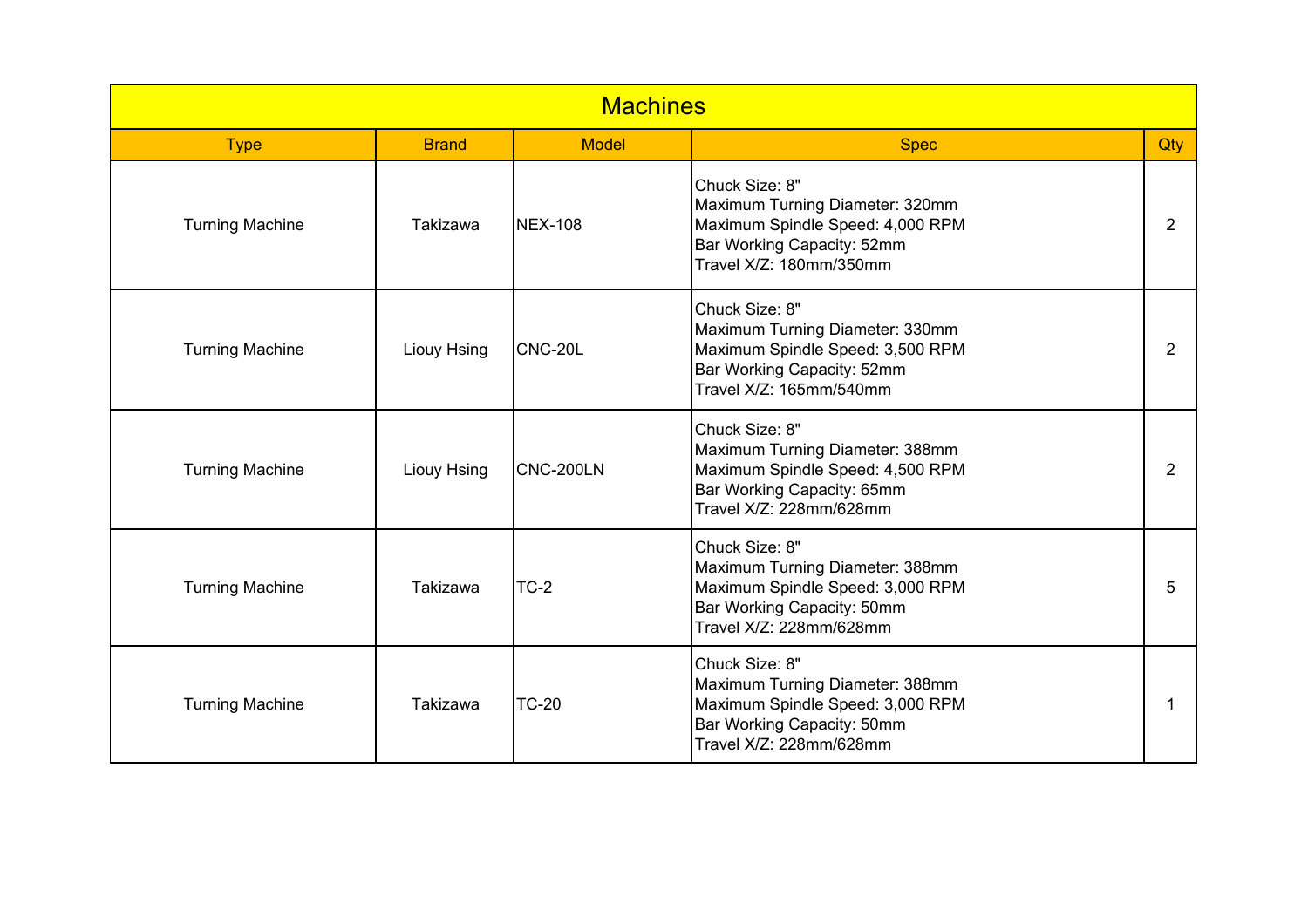| <b>Machines</b>                                      |              |               |                                                                                                      |                |  |
|------------------------------------------------------|--------------|---------------|------------------------------------------------------------------------------------------------------|----------------|--|
| <b>Type</b>                                          | <b>Brand</b> | <b>Model</b>  | <b>Spec</b>                                                                                          | Qty            |  |
| Vertical M/C                                         | Moriseiki    | NV4000DCG     | X/Y/Z travels: 600mm/400 mm/400 mm<br>Table dimensions: 750 mm X 450 mm<br>Spindle Speed: 12,000 rpm |                |  |
| Vertical M/C                                         | <b>YCM</b>   | <b>FV102A</b> | Spindle Speed: 10,000 rpm<br>X/Y/Z Travels: 1,020mm/520mm/540mm<br>Table Size: 1,000mm x 480mm       |                |  |
| Vertical M/C                                         | <b>WELE</b>  | VQ-1060       | Spindle Speed: 10,000 rpm<br>X/Y/Z Travels: 1,020mm/600mm/600mm<br>Table Size: 1,150mm x 600mm       | $\overline{2}$ |  |
| <b>CNC Universal Cylindrical Grinding</b><br>Machine | Studer       | S31           | Max. OD: 300mm<br>Max. ID: 300mm<br>Max. Length: 500mm<br>Resolution: 0.0001mm                       | 5              |  |
| <b>Central Hole Grinder</b>                          | <b>BANNO</b> | SCGM-500A     | Max Length: 500mm<br>Max Diameter: 180mm<br>Tail Travel: 50mm                                        | 2              |  |
| <b>Tool Dynamic</b>                                  | Haimer       | Economic Plus |                                                                                                      | 2              |  |
| Laser Engraving Maching                              | Easylight    |               |                                                                                                      | 2              |  |